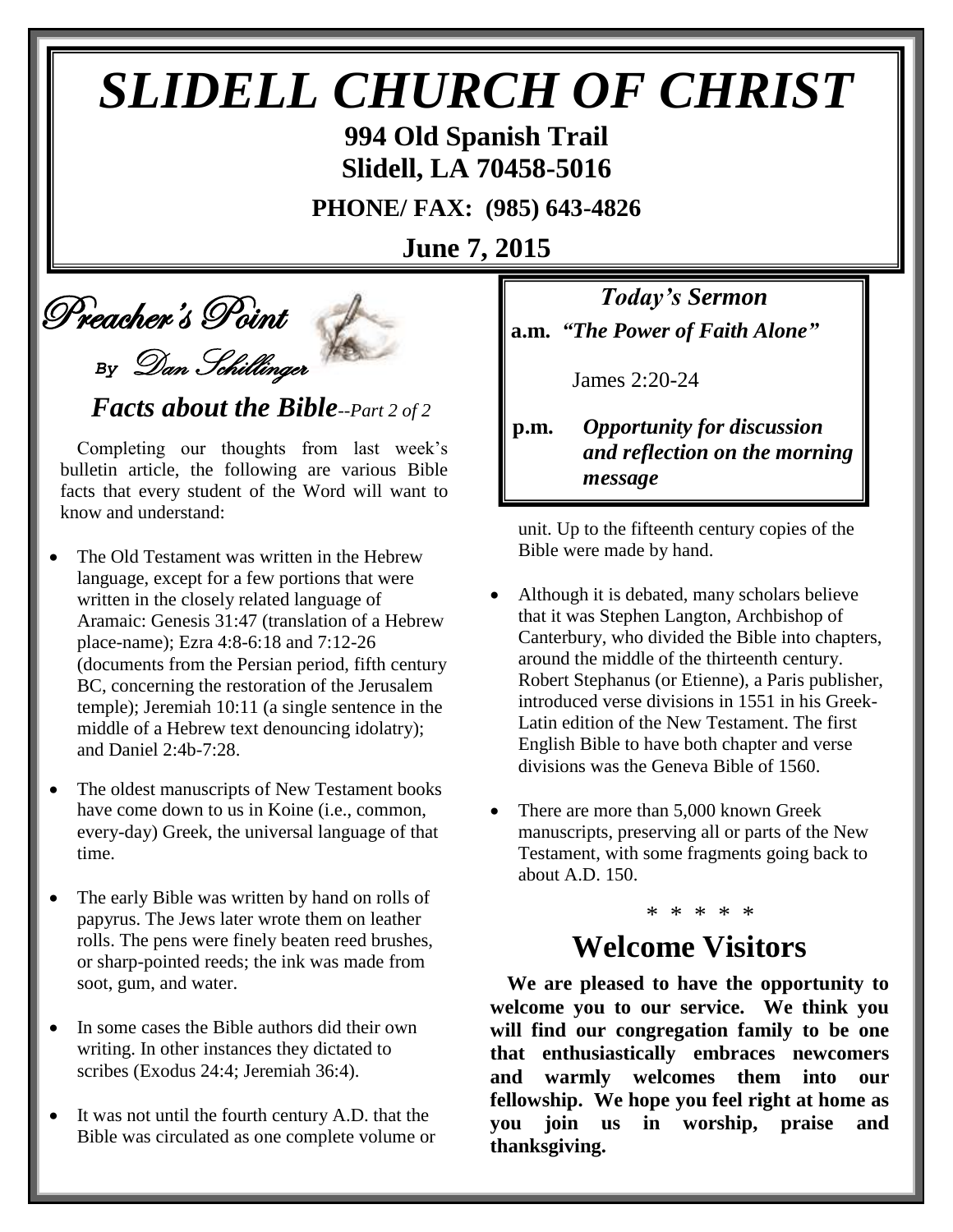# "*REMEMBER IN PRAYER &* " *ENCOURAGE"*

With Visits, Calls, & Cards

#### **All the flooding victims throughout Texas**

**Angel Mangus** (of Houston, TX, niece of Carl Mangus) - inoperable stage 4 brain cancer, just recently discovered.

**Steve Lapinto family** - **baby Anthony** is home but faces several future surgeries.

**Evelena Bourgeois** - successfully recovering from two stents implanted in her heart recently.

**Zach Steele** - in need of continuing healing.

**Dennis Jones** (Ken's brother in Florida) - despite earlier pessimism, his leg has almost completely healed from a motorcycle accident. Ken is trying to help him now spiritually.

**Terri Jones** - more active and blessed with more energy recently.

**Rosa Nunez** (good friend of the Vargas family) having serious painful health problems.

**Esther Vargas** (Robert's mother, in Costa Rica) - doing better from a recent eye problem.

**Edward Greene** (Eddie's father, in Georgia) recently hospitalized with internal bleeding from an unknown source.

**Jace Roig** (yet unborn son of Colton Roig) - tests reveal that he has a prenatal brain cyst, and perhaps placental issues.

**Bill Tansil** - has an enlarged prostate, a small abdominal aortic aneurysm, fatigue and an abnormal gait.

**Phyllis Tansil** - has not received substantial pain relief in her lower back despite recent therapies.

**Scot Casey & Erin Taylor** - both recovering from debilitating bacterial sinus infections.

**Casey grandchildren from Hattiesburg** recovering from pneumonia.

**Family of Greg Bryant** - bereaved in the recent

passing of Greg's father, **Irvin Bryant Sr.,** who passed away early Thursday morning, as well as Greg's brother, **Irvin Bryant Jr.**, who passed away last week. In addition Anita Bryant's sister, **Sharon Honoré**, a member at the Crowder Blvd. church, has advanced breast cancer.

**Tod Grabert** - may have to have hardware surgery in his lower back redone.

**Cecilia McDonald** (Kate's mom) - doing beter physically, but she has reached the point in her life when she needs to enter some sort of assisted living, yet she is resisting forgoing her independence.

**Deborah Taylor** (Evan's mom) - trying to recover from a tree falling through the ceiling in a room in their residence.

**Mildred Tymkiw** - thanksgiving she has recovered from recent discomforts.

 **Donald Boudreaux** (Joyce LeBlanc's brother-inlaw, of the Barataria area) - suffering excruciating pain in the area of his recent surgery.

**Jack Woodham** (Dorothy's son) - thanksgiving that he has a new job.

#### **Pray for all who are travelling.**

**Pray for the Spanish Bible study.**

**Pray for our elders: Courtney Cheri, Dwight Jones and Gerald Molina.**

**Pray for President Obama and all our elected officials.**

**Pray for our men and women in our armed forces, both here and abroad!**

#### \* \* \* \*

#### **Note on This Week's Ladies' Class**

Our Tuesday morning Ladies' Class will meet at 11:00 a.m. this week for a devotional and a birthday celebration, and then going out for lunch together.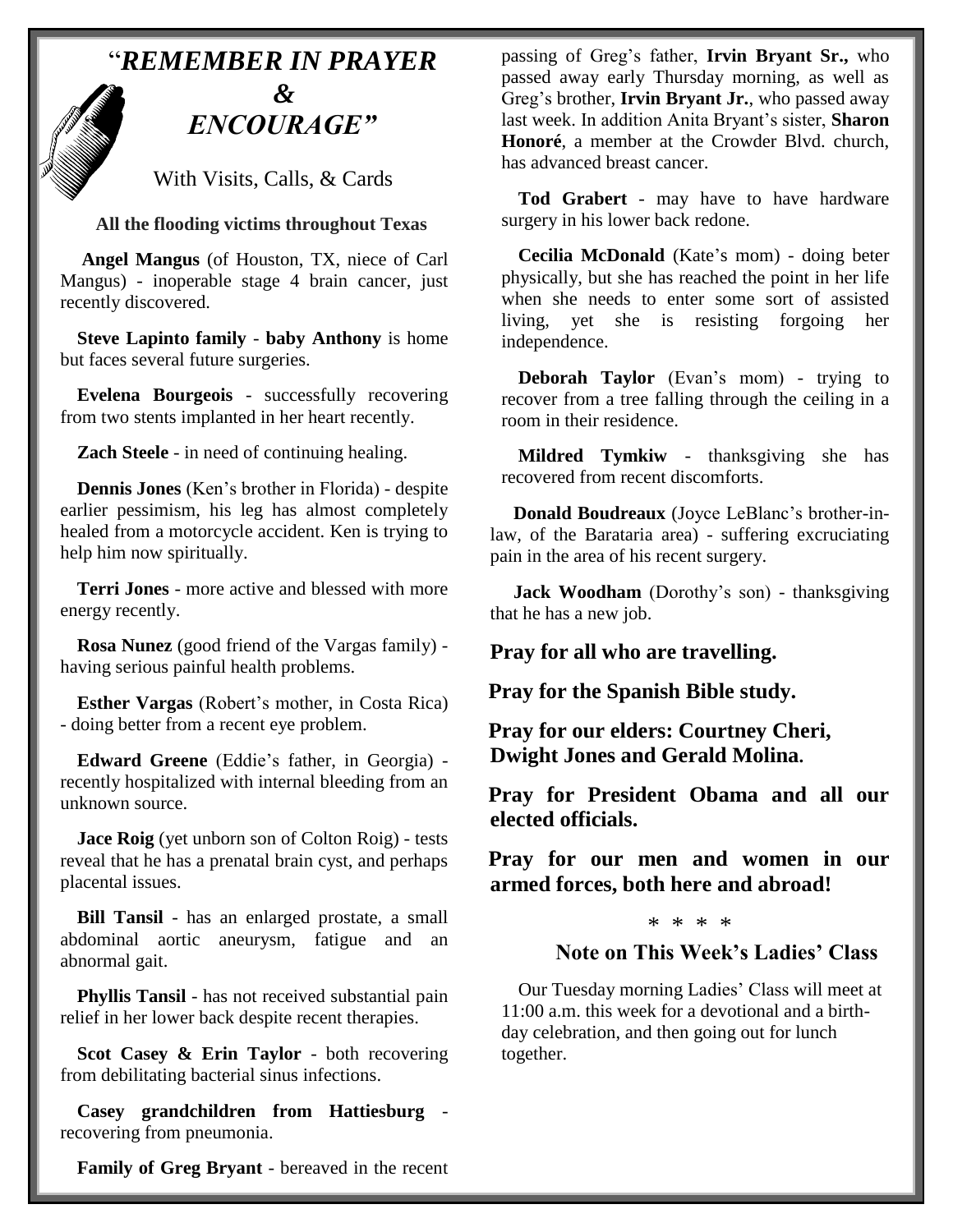#### **Announcing an Upcoming Ladies' Class in Laurel, Mississippi (Saturday, June 20)**

 There will be a Ladies' Class in Laurel, Mississippi on Saturday, June 20. See Dorsie Jones for details.

#### \* \* \* \*

#### *THE BASIC TOOL: A GOOD TRANSLATION (continued)*

Adapted from Fee & Stuart, *How to Read the Bible for All Its Worth* (3rd edition)

*The Questions of Language*

 The problem with a literal Bible translation is that it keeps distance at the wrong places--in language and grammar.

On the other hand, there are two problems with a free translation, especially for study purposes. First, in a free translation the translator updates the original author *too* much. Second, such a "translation" all too often comes close to being a commentary.

The way various translations handle the problem of "historical distance" can best be noted by illustrating several of the kinds of problems involved…

3. *Vocabulary*. When most people think of translation, this is the area they usually have in mind. It seems like such a simple task: find the English word that means the same as the Hebrew or Greek word. But finding precisely the right word- that's what makes translation so difficult. Part of the difficulty is not only in the choosing of an appropriate word, but also to choose a word that will not already be filled with connotations that are foreign to the original language. The problem is further complicated by the fact that some Hebrew or Greek words have ranges of meaning different from anything in English. In addition some words can have several shades of meaning, as well as two or more considerably different meanings. And a deliberate play on words is usually impossible to translate from one language to another. Exceptions to this are the NIV rendition of 2 Thessalonians  $3:11$ ,

*We hear that some among you are idle. They are not busy; they are busybodies;*

and the NEB translation in Genesis 11:9,

#### *That is why it is called Babel, because the LORD there made a babble of the language of all the world.*

This kind of thing can be illustrated many times over and is one of the reasons why a translation by dynamic equivalence results in a superior translation.